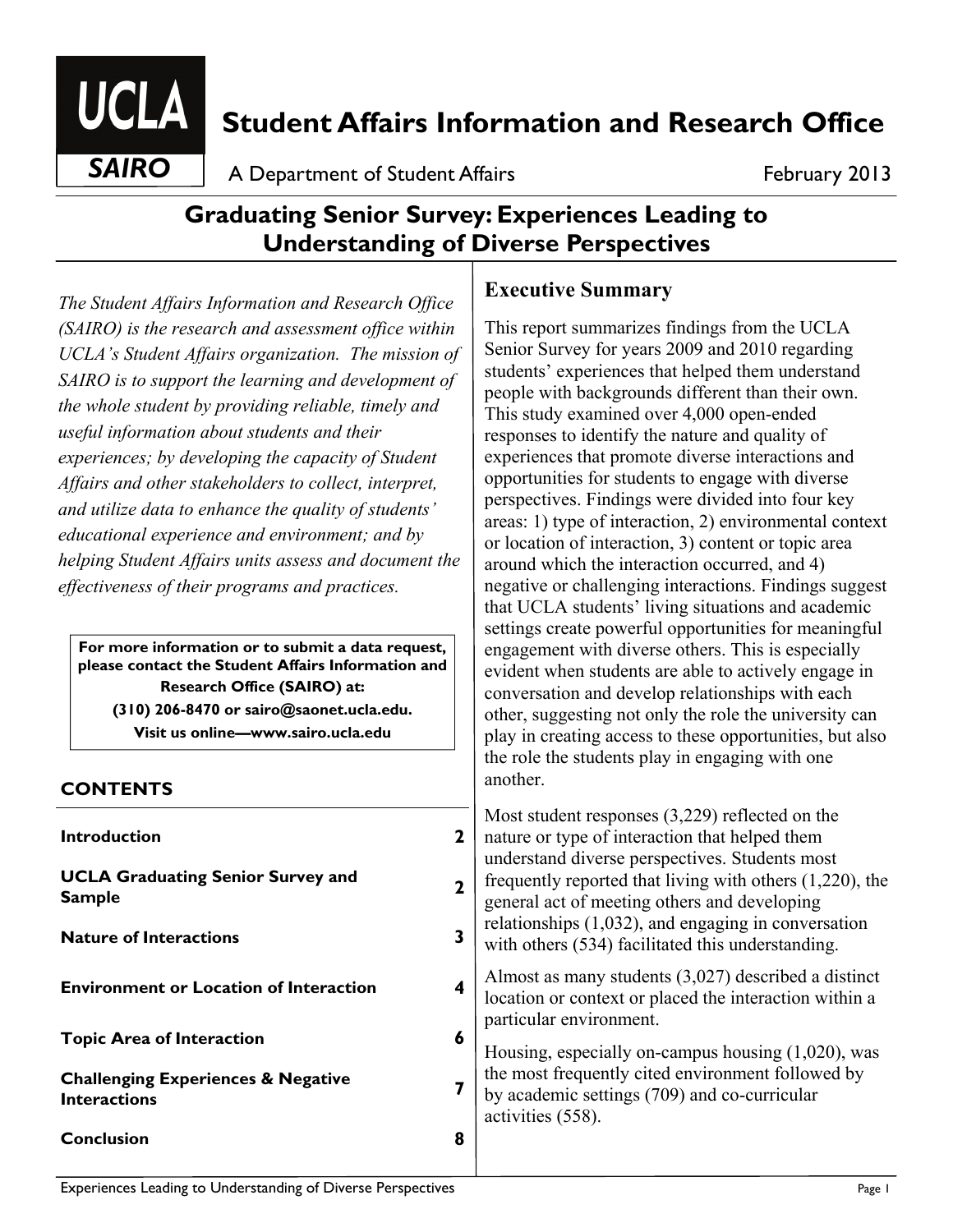| Across all types of experiences, 1,630 students<br>reflected on an experience that included a diversity-<br>related topic (e.g., race/ethnicity, gender, political,<br>religious, socioeconomic, and sexual orientation). The<br>most discussed type of diverse interaction was with<br>peers of a different racial group (896); however,<br>students also described meaningful interactions across<br>socioeconomic class (317) and religious differences<br>$(192)$ .<br>A number of students (184) reported challenging | environment provides context for diverse interactions,<br>research has shown that simply sharing an<br>environment with diverse peers does not create the<br>same level of influence on educational outcomes as<br>does interacting and actively engaging within this<br>environment (Chang, 2007). For this reason,<br>investigating experiences where students learn to<br>understand diverse others is pertinent for UCLA<br>administrators who seek to further understand and<br>promote valuable experiences for students. |
|----------------------------------------------------------------------------------------------------------------------------------------------------------------------------------------------------------------------------------------------------------------------------------------------------------------------------------------------------------------------------------------------------------------------------------------------------------------------------------------------------------------------------|---------------------------------------------------------------------------------------------------------------------------------------------------------------------------------------------------------------------------------------------------------------------------------------------------------------------------------------------------------------------------------------------------------------------------------------------------------------------------------------------------------------------------------|
| experiences and negative interactions. These<br>experiences were most often through living with<br>others, particularly in on-campus housing, indicating<br>the crucial role the university plays in providing space<br>for meaningful interactions and support to move<br>students through dissonance toward greater<br>development.                                                                                                                                                                                      | Data utilized for this analysis was drawn from an open<br>-ended question on the 2009 and 2010 UCLA Senior<br>Survey that asked students to "describe an experience"<br>you had at UCLA that most helped you understand the<br>perspective of individuals from different backgrounds<br>than your own."                                                                                                                                                                                                                         |
| <b>Introduction</b><br>The influence of diversity in educational settings is of<br>particular interest for university stakeholders and<br>administrators as efforts to maximize the benefits of<br>diversity increase. While a diverse campus                                                                                                                                                                                                                                                                              | Over 4,000 open-ended responses from the 2009 and<br>2010 Senior Survey were examined to identify the<br>nature and quality of experiences (e.g., interactions,<br>locations, content) that promote diverse interactions<br>and opportunities for students to engage with diverse<br>perspectives.                                                                                                                                                                                                                              |

## **UCLA Graduating Senior Survey and Sample**

The Senior Survey is administered every spring to graduating seniors. Data collected reflect students' views of their overall college experience, student and campus life, academic majors and minors, quality of faculty interactions and courses, and research opportunities for undergraduates. In the spring of 2009 and 2010, 9,363 graduating seniors responded to the survey (3,763 respondents; 52% of graduating class from the 2009 and 5,600 respondents; 78% of the 2010 graduating class). The sample for this analysis included 4,132 students who responded to an open-ended question that asked them to reflect on an experience that helped them gain diverse perspectives. Compared to the 2009-2011 undergraduate population at UCLA, women and direct-entry students were slightly overrepresented in the sample (See Table 1 for a full description of demographics by year).

| <b>Table 1: Demographics by Survey Tear</b> |                  |       |                |       |
|---------------------------------------------|------------------|-------|----------------|-------|
|                                             | $2009$ (n=1,419) |       | 2010 (n=2,720) |       |
|                                             | #                | %     | $\#$           | %     |
| Native American                             | 5                | .4%   | 4              | .5%   |
| African American                            | 51               | 3.6%  | 69             | 2.5%  |
| Hispanic                                    | 250              | 17.6% | 438            | 16.1% |
| Asian                                       | 458              | 32.3% | 1073           | 39.5% |
| White                                       | 536              | 37.8% | 917            | 33.8% |
| International                               | 42               | 3%    | 105            | 3.9%  |
| Other/Missing/Declined                      | 76               | 5.4%  | 98             | 3.6%  |
| Male                                        | 549              | 39%   | 948            | 35%   |
| Female                                      | 870              | 61%   | 1766           | 65%   |
| Direct-entry                                | 881              | 62%   | 1808           | 67%   |
| Transfer                                    | 537              | 38%   | 906            | 33%   |

**Table 1:** *Demographics by Survey Year*

Experiences Leading to Understanding of Diverse Perspectives Page 2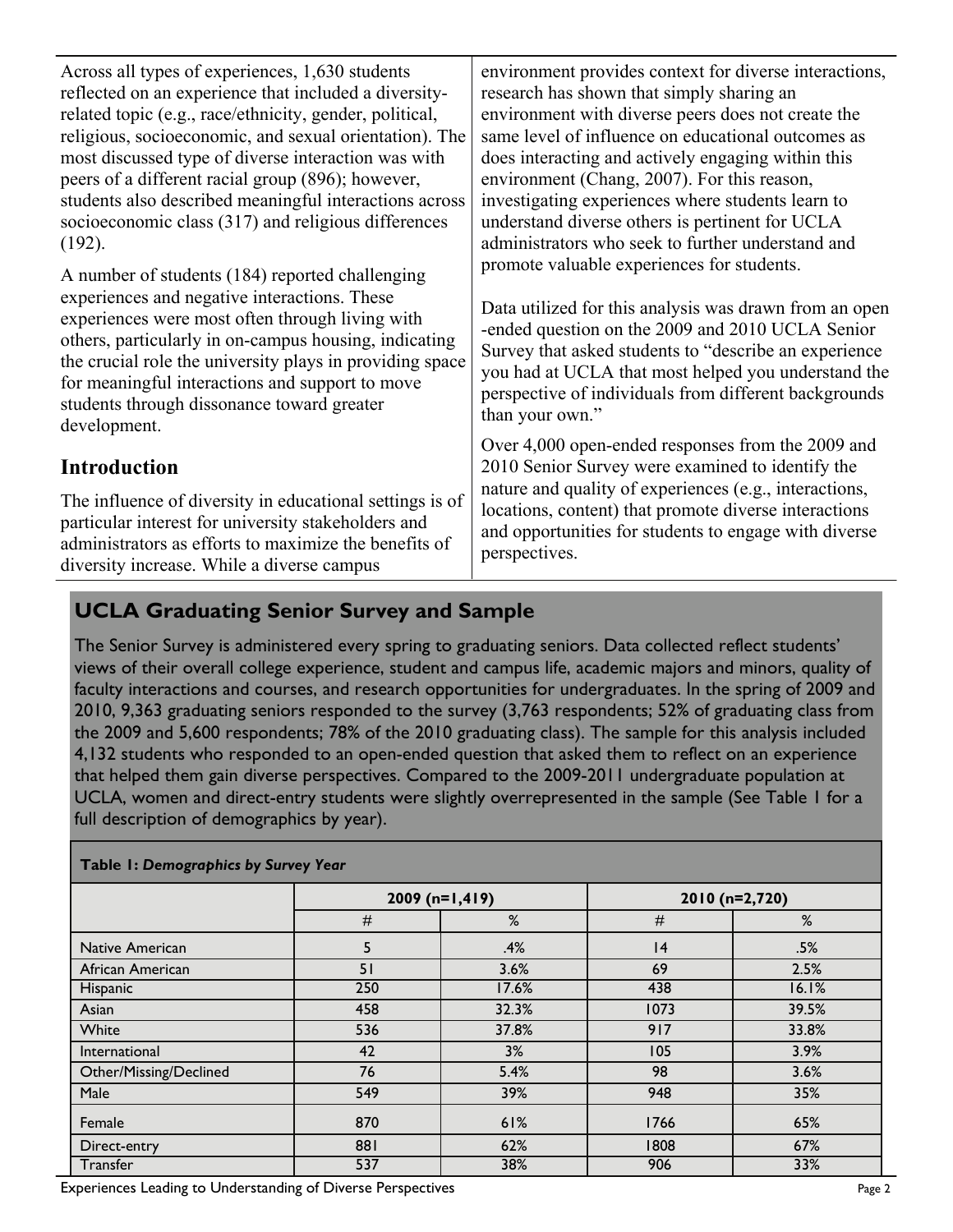The findings fell into four key areas: 1) type of interaction, 2) environment of interaction, 3) topic area of interaction, and 4) negative or challenging interactions. Open-ended responses varied in the level of detail and description. Responses often combined multiple types of experiences, environments, and topics and were also coded as negative or challenging when appropriate. Analysis also considered differences in the frequency of codes by entry status, gender, and race groups. The results begin to frame experiences that may be influential in the development of students' diverse perspectives while in college. This brief will discuss the broad conceptual areas that were coded and will present the top five codes for each subsection. (See Appendix A for full coding overview).

## **Nature of Interaction**

Several different types of interaction emerged in the data: living with others, interpersonal interactions, talking with others, observing others, and eating with others (3,229 comments total). These codes were used to understand in what ways students are engaging with diverse perspectives to develop understanding of others.

| Table 2: Frequencies of Nature of Interaction |                  |  |
|-----------------------------------------------|------------------|--|
| <b>Nature of Interaction</b>                  | <b>Frequency</b> |  |
| Living with Others                            | 1218             |  |
| Interpersonal Interactions                    | 1032             |  |
| <b>Talking with Others</b>                    | 534              |  |
| <b>Observing Others</b>                       | 226              |  |
| Eating with Others                            | 194              |  |

Students' responses demonstrated that their interactions with others were generally active, in that they described opportunities where they engaged in an exchange of ideas and experiences with others. Fewer students described experiences that were passive, suggesting the lasting impact that active, as opposed to passive, experiences have on students.

#### *Day-to-Day Living*

The act of sharing a space and daily living routine with others was the most frequently reported interaction that facilitated the development of diverse perspectives (1,218 comments). One student stated that the opportunity to live with and get to know others helped him become more familiar with students from different backgrounds:

My first year at UCLA I lived in the residence halls with a roommate that had a different sexual orientation than myself. Prior to this, I had not encountered anyone at a close level that identified in this way. This initial college experience allowed me to see right away and firsthand how people live their lives in ways different than my own. Furthermore, this experience allowed me to become much more open-minded about the topic, and overall allowed me to develop as a much more open-minded and sensitive person. (Black male)

A common shared experience among students' residential experiences was the opportunity to share meals and eat with one another (194 responses). For example, another student shared the following experience:

I had an Indian random roommate my first year and we stayed up many nights and stayed long in the dining hall after many meals talking about our very different backgrounds and families and, at the same time, discovering how similar we were. (White female)

Although not all eating experiences occurred on campus, a large majority of the responses explicitly mentioned the residential dining halls along with eating with roommates or floor mates as central to their experiences.

#### *Interpersonal Interactions*

General interpersonal interactions such as meeting others and developing relationships through studying, socializing, and spending time with others was the second most frequently reported response (1,032 comments). These interactions were valuable opportunities to engage and learn about diverse perspectives. For example, one student responded that, "Just learning about different cultures more in depth helped me understand different cultures, such as my South Indian friend. She taught me a lot about their culture and their beliefs" (White female). Another student stated that studying and socializing with others allowed for greater understanding of diverse perspectives: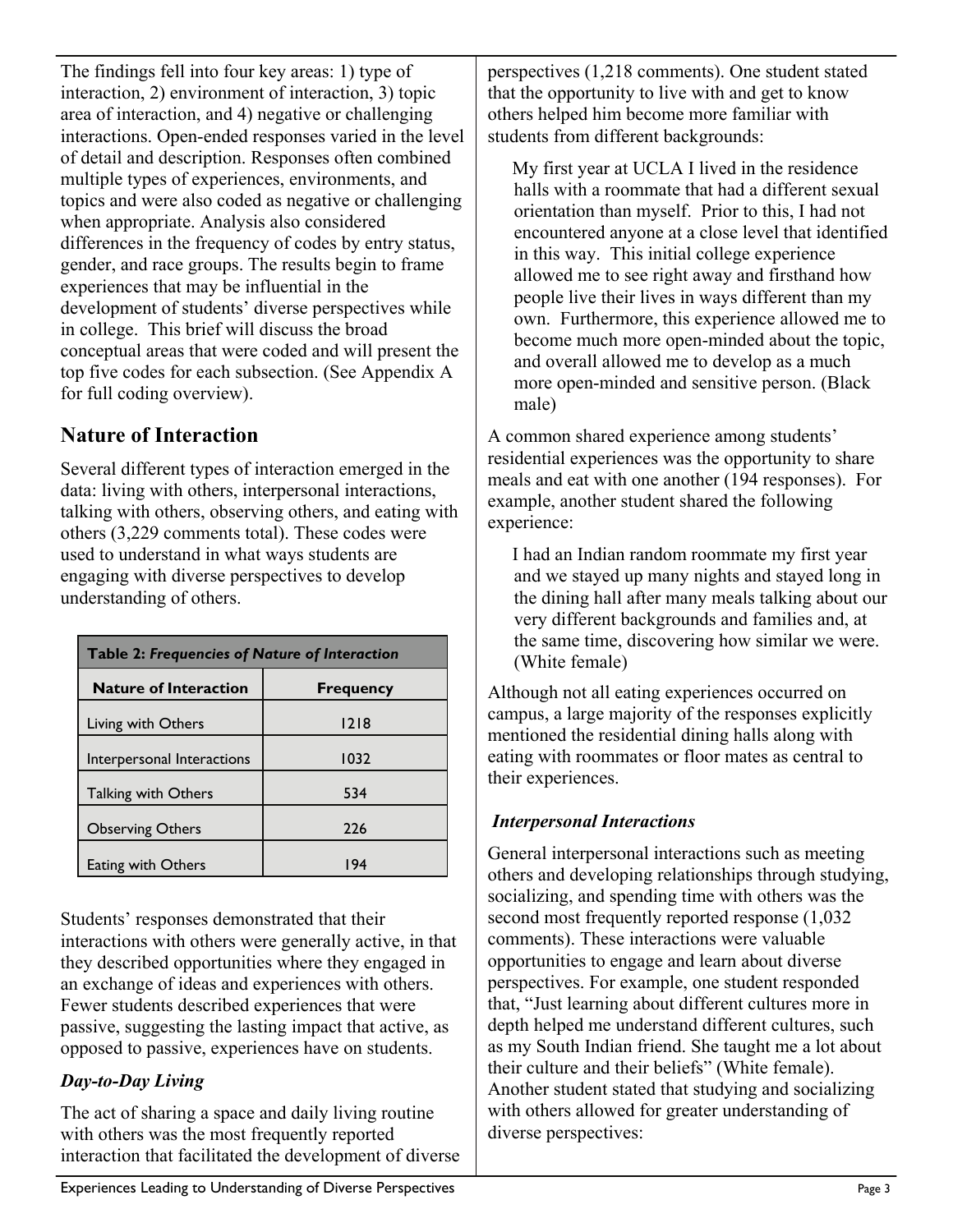I became friends with a Lesbian last year. We were natural friends, and through her I learned more about the LGBTI community. We went out to eat a few times, studied for finals together (even when we were in different classes), and more than once played designated drivers. Despite my being a male, I think our age (me-25, her-24) played a larger part for us being natural friends. (White male)

Beyond building relationships with others, several students explicitly identified talking with others as a way of building understanding of diverse perspectives. Talking with others (534) not only included informal conversation, but also dialogue, discussion or other verbal exchanges of ideas. For example one student reported:

I discussed AB540 status with a few fellow students and I feel that it provided a more thorough understanding of the issue of immigration and how it deeply affects educational opportunities for a specific community. The group was able to relate their respective opinions and I think it made us all more aware of our differences on the issue but it also revealed much more similarities and how we could reach compromise. (Hispanic male)

#### *Observations of a Diverse Environment*

While the majority of the interactions reported were active, students also described more passive interactions as ways of understanding others. Even though observing others (226) was considered as a type of "interaction," it reflected a more passive style of engagement compared to living, eating, talking, and developing relationships. Responses described general exposure to the UCLA community that included seeing, watching, listening, or witnessing to understand diverse perspectives. For example, one student explained:

It's nice seeing people of different cultures and them being proud of it. In my neighborhood back home, everyone was (honestly) white, so I never got to see any other type of lifestyle or culture. But being here, it was really cool to see people take pride in their ethnic music, style, beliefs, etc. (Asian female)

While research shows that general exposure to diverse others is not shown to have as significant an impact on educational outcomes as more active

engagement (Chang, 2007), having access to a diverse community was still meaningful for a number of UCLA students who had little previous exposure to diverse communities and perspectives.

### **Environment or Location of Interaction**

The context in which interactions occurred was also an important consideration to students' experiences of gaining diverse perspectives (3,027 comments). Other students simply described the environment, itself, as influential. The five most frequently reported locations for interactions to occur were oncampus housing, the academic environment, cocurricular environments, unspecified housing arrangements (i.e. when housing was referenced but not with enough specificity to ascertain on or offcampus), and campus employment environments (see Table 3).

| <b>Table 3: Frequencies of Environments</b> |                  |  |
|---------------------------------------------|------------------|--|
| <b>Environment</b>                          | <b>Frequency</b> |  |
| <b>On-campus Housing</b>                    | 1020             |  |
| Academic Environment                        | 709              |  |
| Co-curricular<br>Environment                | 558              |  |
| <b>Unspecified Housing</b><br>Arrangements  | 276              |  |
| Campus Employment                           | 176              |  |

#### *Housing Experiences*

Reflecting on the time spent at UCLA, many senior students (1020) responded that their on-campus housing experience was significant. For example, a student described:

My first year, I had two random roommates. I'm Filipino and both my roommates were white and already knew each other. I felt that I was the odd one out. Additionally, coming from a hometown of mostly Filipinos and Mexicans, I didn't really know what to expect or how to interact. However, these concerns faded from day to day in our normal interactions. Nighttime talks, dinners, parties, video games, and sports were just a handful of the situations where bonds were slowly formed. I learned that if you act yourself and, given time, people can learn to understand each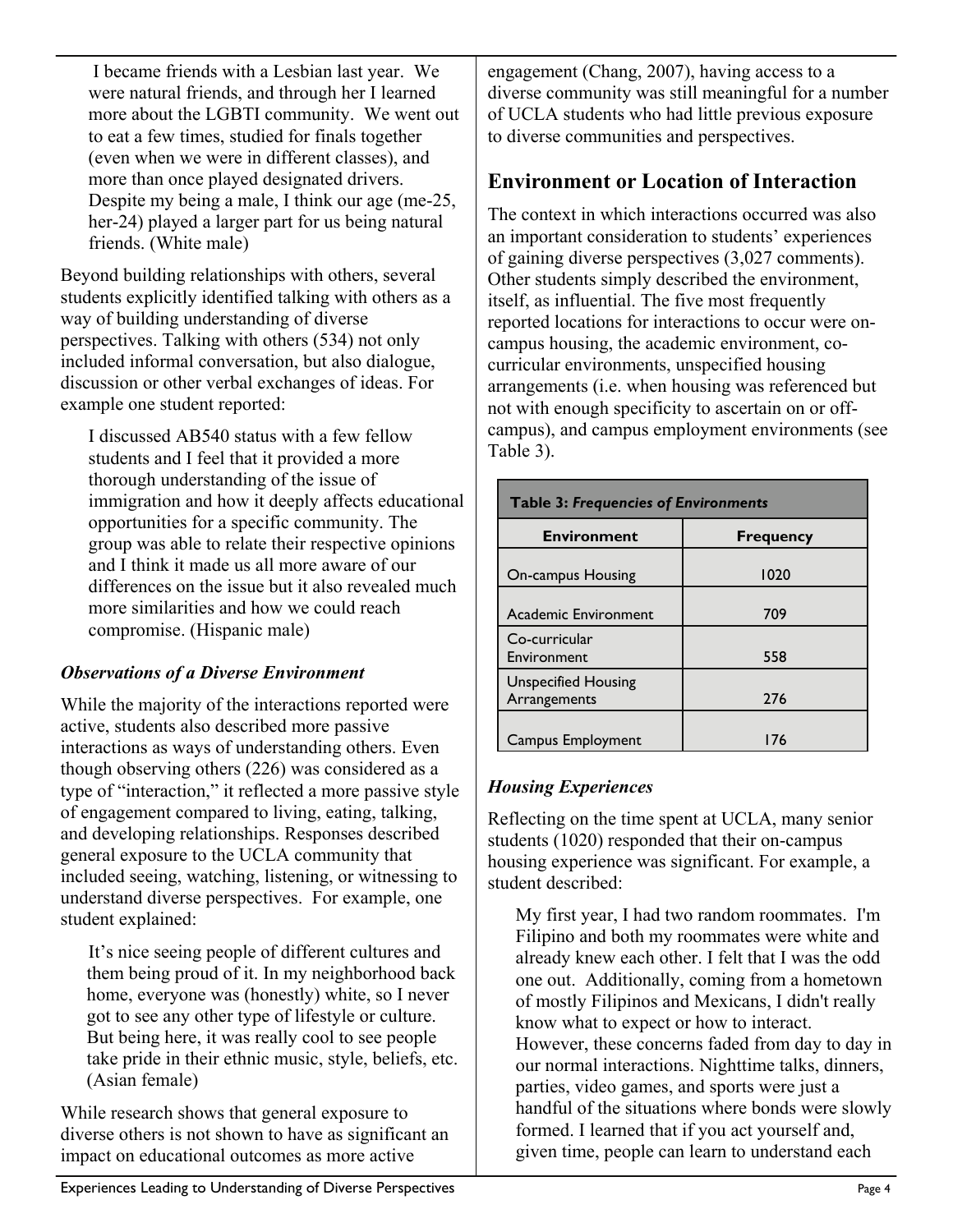other. Being at UCLA pushes you into situations you normally wouldn't choose to be in. And there are ways to make connections, be it dining hall dinners or floor activities. (Asian male)

In addition to on-campus housing, students also mentioned off-campus (50) or referenced housing but not with enough specificity to determine the nature of their housing (276). Regardless, students felt that housing in general provided an environment for meaningful interactions. For example, one student stated:

My current roommates and I all have lived either with or near each other since our freshman year. We are of different races (white, Asian, hispanic, and mixed) and different socioeconomic backgrounds (low-income to upper middle class). We all have different political views (strongly conservative to libertarian to liberal to socialist). We all come from very different family backgrounds (small families, large families, white -picket-fence families, divorced parents, single parents, etc). There are only a couple places where we aren't very different: religion (three Catholics, one agnostic) and sexual orientation (all heterosexual). Of course, we also have friends who are entirely different from us, who fall outside the categories I've already listed. What I mean to say with all of this is that my entire living experience at UCLA has been a lesson in getting along with people from different backgrounds. (American Indian female)

The large number of responses highlighting housing indicate the important role that students' living experiences played in influencing their understanding of diverse perspectives. The fact that students most often reported on-campus housing as the residential environment for these meaningful interactions indicates the influence that residential life and other university housing programs have in creating meaningful contexts for diverse interactions to occur. Additionally, because on-campus housing often results in random roommate and floor mate selection, the value of involuntary versus voluntary exposure to diverse perspectives should be considered.

#### *Academic Learning Environments*

Not surprisingly, the academic environment was the second most frequently reported environment. This included various aspects of academic learning

environments, such as descriptors of the classroom, their academic major, discussion sections, and class projects as experiences that allowed for developing understanding of diverse perspectives. This student's response exemplified the in-class aspect of these experiences:

We are asked to engage in debates in many of my critical studies classes. This type of interaction really brings experiences and political beliefs as relevant material for discussion into play. Understanding the context that shapes people's opinions broadens my outlook and perspective on topics. (White male)

Another student described a class project that allowed her to get to know her friends better:

I took a class on Asian American Education last quarter. As one of the assignments, I interviewed some of my friends to see their educational experiences and self-identity. I learned new things about my friends and their background from this activity. Also, we often talked about our childhood and shared fun experiences in the past with each other. Daily discussion and conversation often help me understand my friends' perspectives, though I think the best way is when an interesting topic was raised in class and we could talk about it afterward. (Asian American female)

Students also utilized academic co-curricular environments (123), such as research, study abroad, educational support programs such as the Academic Advancement Program (AAP), workshops, and service learning. For example:

I lived in the residence halls during the summer for AAP's TSP program. It was one of the most rewarding experiences I have ever had. The perspectives of individuals ranged in age, sex, size, color, socioeconomically and internationally. I lived and shared the "world" with my colleagues. It was a great experience. (Black female)

#### *Co-curricular Opportunities/Experiences*

Over 550 students commented that co-curricular opportunities were helpful spaces to develop an understanding of diverse perspectives. Overall, responses included a range of co-curricular environments, such as recreation activities,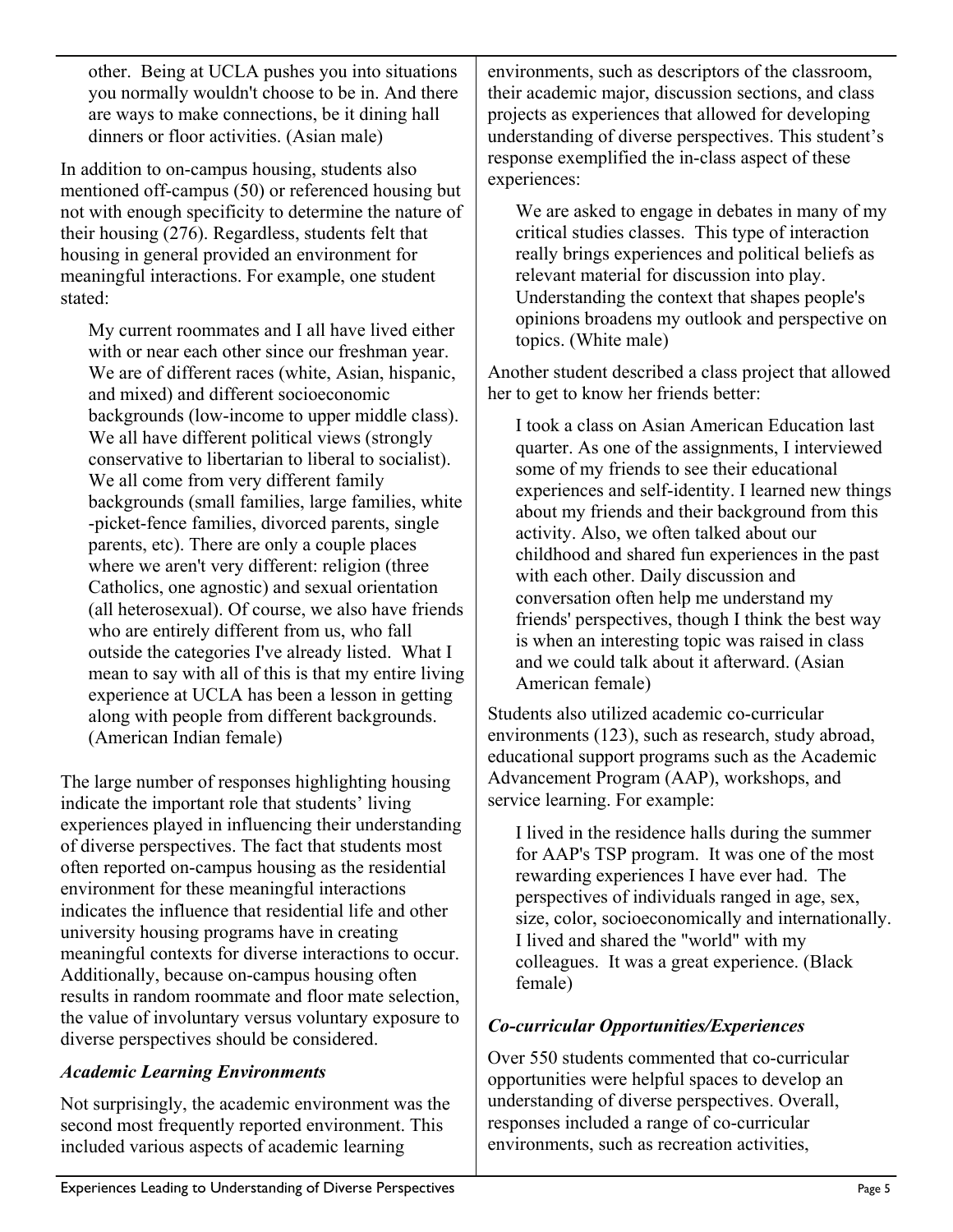intramural sports, student organizations, student government, Greek life, and campus events. For example, a student stated:

I have been a member of CCM (Chicanos/Latinos for Community Medicine), as well as a project director for [student group]. Not only do I get to talk to people who volunteer with these organizations, they also give me the opportunity to go out into the community and talk to people who are different from myself. (Hispanic female)

Other students referenced student organizations and campus events that provided a space to develop an understanding of diverse others.

I was involved in Bruin Feminists for Equality, a club that spends a great deal of time sharing experiences of members from all sorts of backgrounds. One poignant example were the protests of the budget cuts and fee hikes, where many students shared stories of hardships, some working 3 jobs to stay in school. This gave me a new perspective on my own struggles and made me more passionate about protecting all of our rights to access to education. (White female)

Finally, some students (176) described their oncampus jobs as meaningful environments. For example, one student described in detail his experience working for an on-campus office:

My whole work experience at ASUCLA provided me with the ability to understand perspectives of individuals from different backgrounds because the office I work at is so socio-economically and racially diverse.

(Asian male)

The frequency of students identifying co-curricular and housing contexts should not go unemphasized. While academic environments were prominent, the majority of interactions referenced took place outside of the classroom, indicating the importance of university support of co-curricular contexts. At the same time, this finding also highlights the initiative of students to create their own contexts for engagement with diverse perspectives. Student organizations, Greek life, and other campus events are largely student run and participation is entirely voluntary. Existing university support and the success of student -run initiatives should be considered as administrators aim to maximize the benefits of a diverse environment.

### **Topic Area of Interaction**

Approximately half of graduating senior responses (1630 comments) described an experience in which students gained a perspective in a diversity-related area (e.g., racial or ethnic, gender, political, religious, socioeconomic, and sexual orientation differences). Interactions around differences among racial or ethnic groups were most common (896); however students also reported interactions that highlighted differences by socioeconomic class (317) and religious differences (192). (see Table 4 for full distribution)

An example of a response around the topic of race comes from a student who recalls living in the residence halls:

**Table 4:** *Frequencies of diversity-related* 

| <b>I able 4: Frequencies of diversity-related</b><br>topics |                  |  |
|-------------------------------------------------------------|------------------|--|
| <b>Topic</b>                                                | <b>Frequency</b> |  |
| Race/Ethnicity                                              | 896              |  |
| Socioeconomic Status                                        | 317              |  |
| Religion                                                    | 192              |  |
| <b>Sexual Orientation</b>                                   | <u> 119</u>      |  |
| <b>Politics</b>                                             | 106              |  |

#### Being an Asian-American student and living with an African-American student in my 1st year in the residence halls opened my eyes to how startlingly different the environments we grew up in truly were. We would share some of our most trying experiences in our lives, and realized that we both went through very different struggles to get into UCLA. (Asian male)

Other comments (317) reflected learning and growth through an interaction with a student from a different socioeconomic background:

I made a presentation about welfare and my opinion of it. Coming from an upper-middle class background, I do not have much experience with welfare recipients. A girl in my class was the opposite; she had quite a bit of personal experience. She agreed with aspects of my proposal, and disagreed with others. It was educational. (White female)

Reflections about experiences around religion often looked similar to these students responses: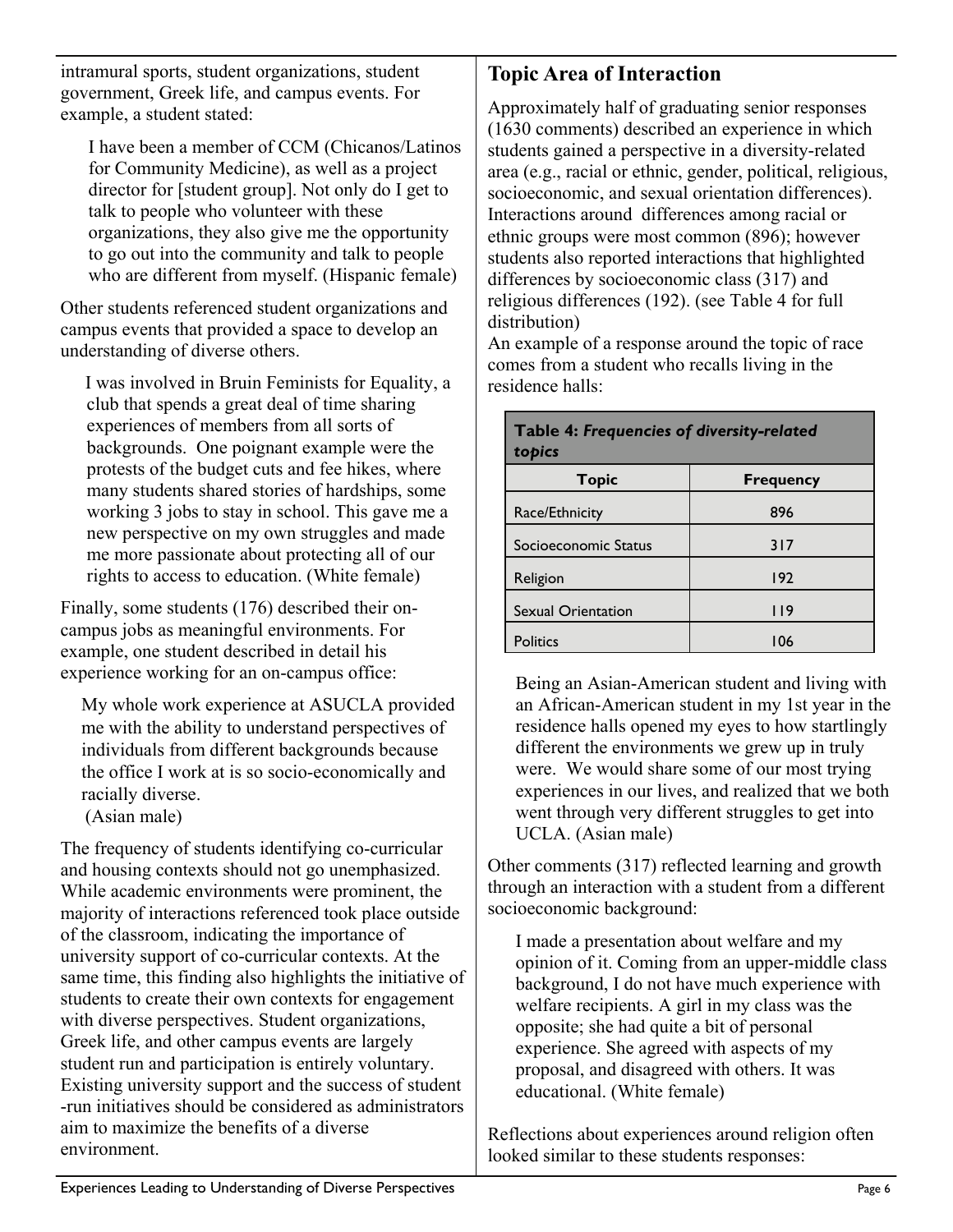One day I talked about religion with an agnostic person. During the conversion, we passed by an atheist group passing out flyers about how the world is better off without religion. He felt that if there were no religions, many wars and atrocities would never have happened. In response to that, I said religions don't start wars but people do. It is my belief that religion was perverted to meet the needs of a few crazy people to start wars, genocide, and promote terrorism. He saw where I was coming from, but ultimately still thought that even though that may be true, religions might have done more harm than good lately. I didn't agree with that, but I could understand how he felt that way. (Black male)

There was one occasion when random floormates gathered in my dorm and we discussed our different religions. It was very enlightening to hear different points of view because I was never able to discuss religion with people with different religious backgrounds. (Asian female)

It was common for responses to include multiple topic areas that were explored through a particular experience. For example, one student wrote:

My junior year I lived in a triple with two freshman both of whom had very different racial, familial, and socioeconomic backgrounds than myself. While we seldom got along very well, living with them taught me a lot about people and maturity and how our religions and upbringings or lack thereof affect us as adults. (White female)

By looking at which topic areas were most common, we gain a better understanding of how diversity as a subject is interpreted and reflected. Conversations regarding diversity are often narrowly focused on discussions of racial and ethnic diversity. However, students comments represented a broad scope of diversity-related topics, capturing the range of experiences and ways that students understand the meaning of "diversity" on campus.

## **Challenging Experiences and Negative Interactions**

It is important to document that a number of comments described negative or challenging interactions(184 comments) even though these represent a small portion of the total. Coding for these responses was unique because it captured an emotional aspect of the interaction not captured by any of the other previous codes. Among the types of interactions, negative and challenging interactions most often occurred when students described living with others (51 comments) and similarly the most frequently identified environment was on-campus housing (79 comments). Race, ethnicity or culture was the most common topic area (44 comments). (See Appendix B for summary)

Recognizing that interactions around diverse perspectives are not always easy, focusing on students' sentiments, even briefly, provides insight into students' feelings and interpretations of these experiences at UCLA. For example one student stated, "...most of my time in the residence halls was unpleasant because my roommates were either bigoted, racist, homophobic, or socially awkward and unconscionably aggressive. I still do not understand what compels some people to behave inordinately mean." (Hispanic female)

Other examples of negative interactions:

I did not have a pleasant experience at UCLA nor do I have many memories. I feel that too much judging of others goes on and people tell you to be yourself, but they really want you to be how you look. They too believe they are true to themselves, and if this is so, they have too much hate in others and too much love for themselves when they think people have to be a certain way based on their physical appearance. (Asian male)

I found that African-Americans aren't necessarily welcomed with open arms into the scientific community; as students of similar backgrounds often stick together, the opportunity for engaging in out-of-class interaction was limited. (Black female)

Spending 4 years at UCLA has taught me that individuals from different backgrounds feel that I am their enemy because I am a white male protestant. I rarely interact with those of other backgrounds here because they go out of their way to make me unwelcome. Clubs and classes tell me that all wrong with the world is the fault of my ancestors, and life would be perfect if only people like me went away. (White male)

Negative or challenging interactions align with the concept of disequilibrium or dissonance as a strong predictor of cognitive growth. So while some of these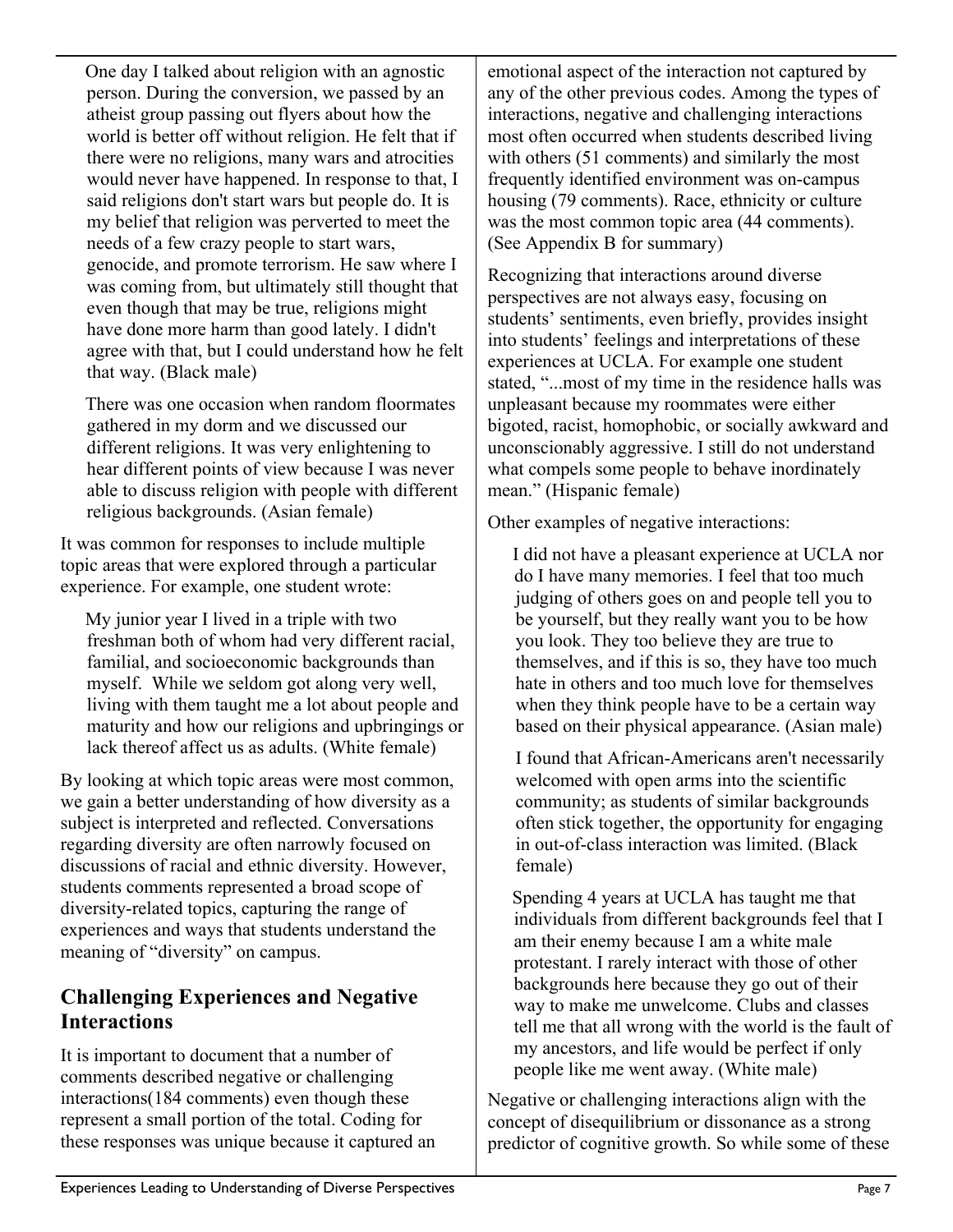comments did not describe overtly negative or challenging emotions, one can gain the sense that many of these experiences were particularly influential precisely because of the cognitive dissonance they created. After looking at these examples we can see how some interactions were unresolved and in some of the responses it appeared as though the student made meaning of the experience and grew from it. The university can play a powerful role in supporting students through these dissonance-causing interactions. Helping students develop and refine skills to better handle challenging situations allows for students and the greater campus community to gain the most from those experiences.

### **Conclusion**

College is an especially crucial time in which students have opportunities to engage with diverse others and develop cross-cultural understandings to prepare them to function in an increasingly diverse and global professional world. Students identified important developmental experiences such as living in the residence halls, engagement in the classroom, and involvement in student groups and activities that enabled students to interact and problem solve with their peers and strangers. UCLA students described influential experiences as ones of relationship building and the active exchange of ideas more often than they described simply being in the presence of diverse perspectives. Students reflected that these experiences, while sometimes challenging, were important to their development of diverse perspectives in college.